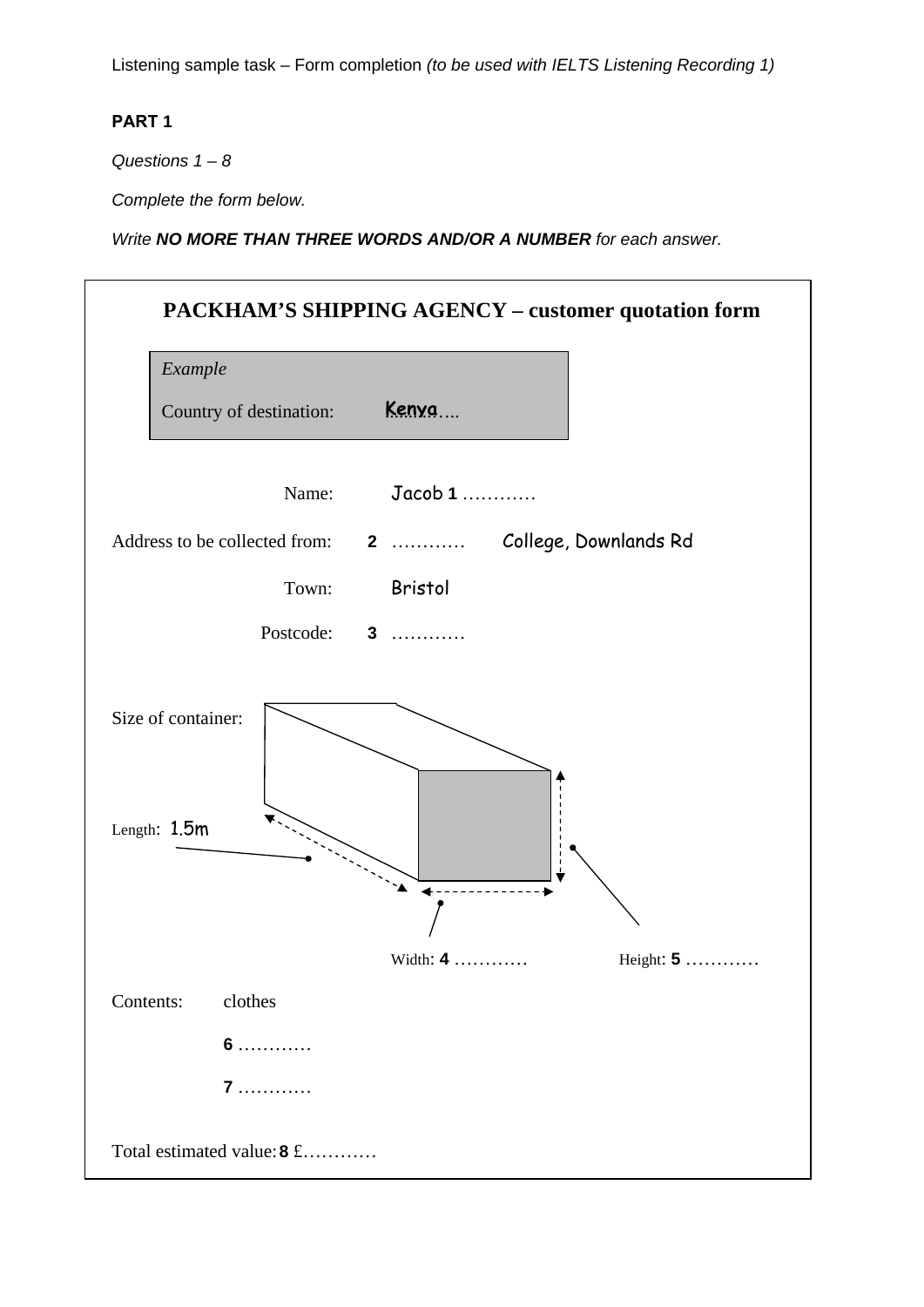## **Tapescript for IELTS Listening Recording 1**

You will hear a telephone conversation between a customer and an agent at a company which ships large boxes overseas.

- **A** Good morning Packham's Shipping Agents. Can I help you?
- **B** Oh yes, I'm ringing to make enquiries about sending a large box, a container, back home to Kenya from the UK.
- **A** Yes, of course. Would you like me to try and find some quotations for you?
- **B** Yes, that'd be great. Thank you.
- **A** Well first of all, I need a few details from you.
- **B** Fine.
- **A** Can I take your name?
- **B** It's Jacob Mkere.
- **A** Can you spell your surname, please?
- **B** Yes, it's M-K-E-R-E.
- **A** Is that 'M' for mother?
- **B** Yes.
- **A** Thank you, and you say that you will be sending the box to Kenya?
- **B** That's right.
- **A** And where would you like the box picked up from?
- **B** From college, if possible.
- **A** Yes, of course. I'll take down the address now.
- **B** It's Westall College.
- **A** Is that W-E-S-T-A-L-L?
- **B** Yes, ... college.
- **A** Westall College. And where's that?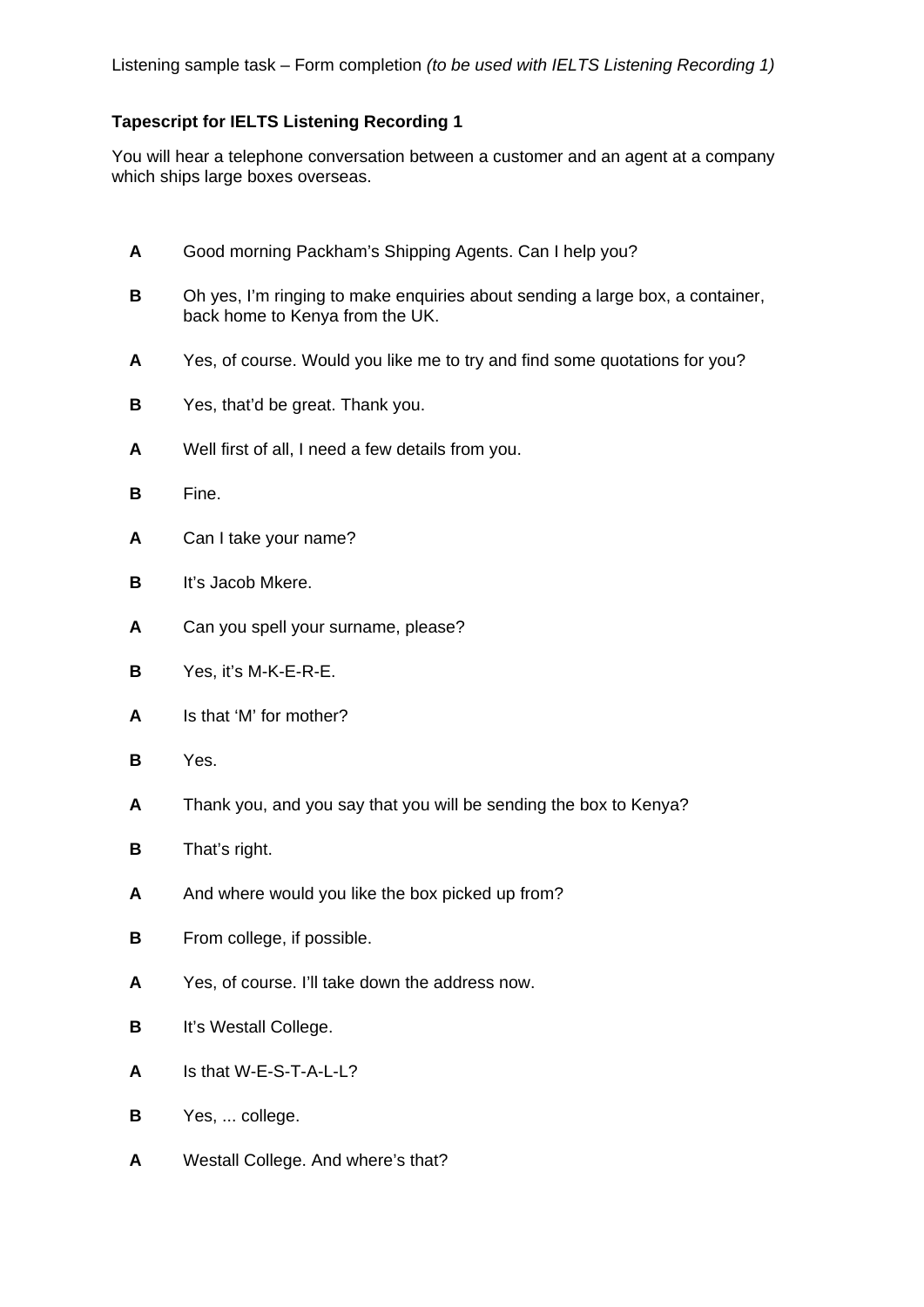- **B** It's Downlands Road, in Bristol.
- **A** Oh yes, I know it. And the postcode?
- **B** It's BS8 9PU.
- **A** Right ... and I need to know the size.
- **B** Yes, I've measured it carefully and it's 1.5m long ...
- **A** Right.
- **B** 0.75m wide ...
- **A** OK.
- **B** And it's 0.5m high or deep.
- **A** Great. So I'll calculate the volume in a moment and get some quotes for that. But first can you tell me, you know, very generally, what will be in the box?
- **B** Yes there's mostly clothes.
- **A** OK. [writing down]
- **B** And there's some books.
- **A** OK. Good. Um ... Anything else?
- **B** Yes, there's also some toys.
- **A** OK and what is the total value, do you think, of the contents?
- **B** Well the main costs are the clothes and the books they'll be about £1500 but then the toys are about another two hundred – so I'd put down £1700.